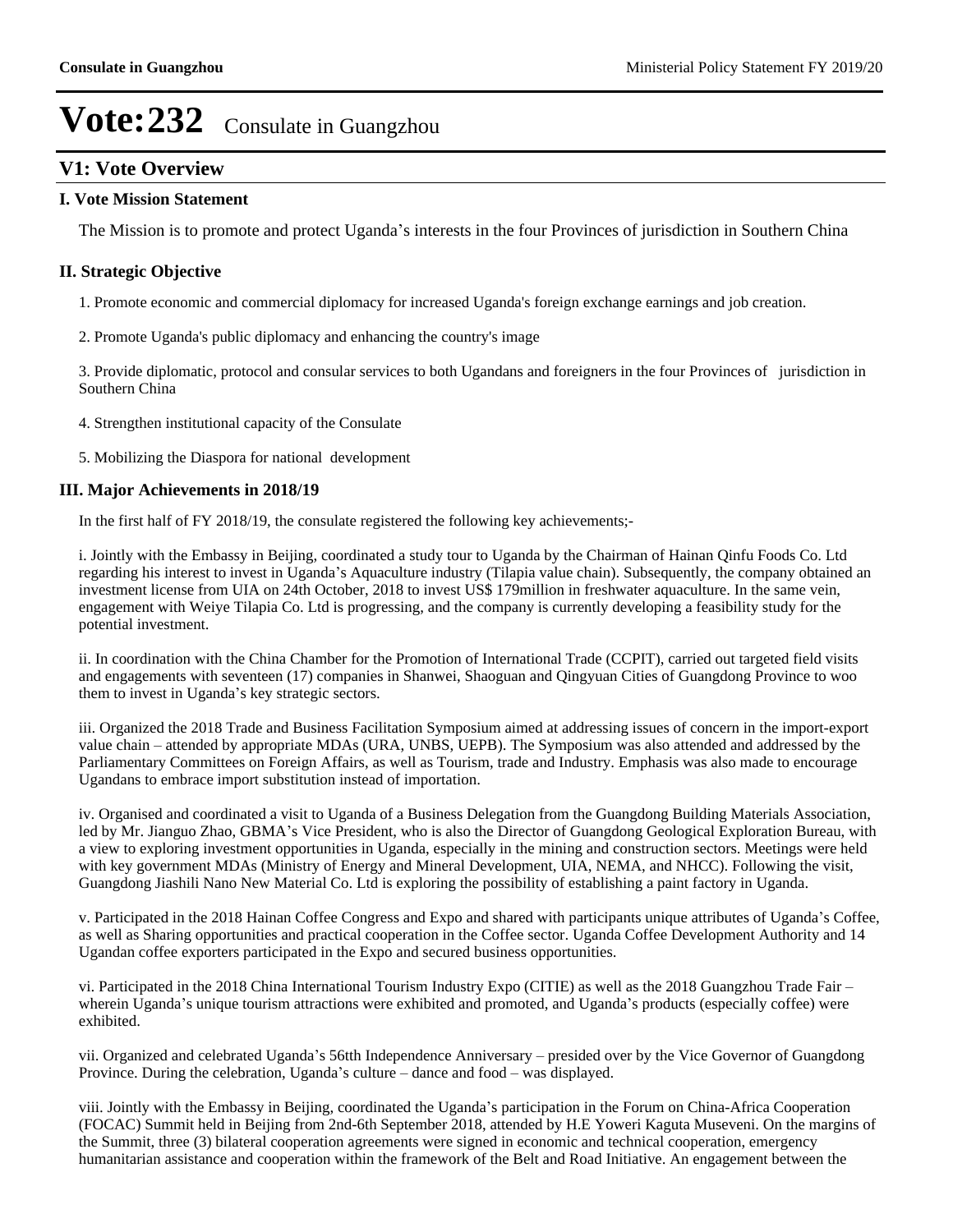Delegation and the Diaspora in China was also organized.

ix. Coordinated and facilitated the visit to Uganda of Mr. Wang Yanshi, Vice Chairman of the Standing Committee of Guangdong Provincial People's Congress who represented the Guangdong Provincial People's Government at the official opening of the Tororo Industrial Park

x. Provided consular assistance and services to Ugandans in the area of jurisdiction. This included, inter alia: safe repatriation of five (5) distressed Ugandan girls who were victims of labour exploitation and human trafficking; thirteen (13) Ugandans issued with Emergency Travel Documents; and visitation to detainees and prisoners. Working jointly with the Embassy in Beijing, a draft agreement on the transfer of convicted offenders was initiated and was exchanged with the Government of China to facilitate negotiation of a bilateral framework on the transfer and/or exchange of prisoners.

xi. Engaged authorities in Guangdong Province to address concerns raised by Ugandan traders and travellers in reserving hotel accommodation in and around Guangzhou.

xii. Drafted a Strategic Plan to guide the Consulate in the planning, implementation and monitoring of its work. The Draft is awaiting approval by the National Planning Authority.

## **IV. Medium Term Plans**

The Medium Term plans for Uganda Consulate in Guangzhou include;

- 1. Construction of a Chancery and Official Residence
- 2. Procurement of a Utility Van
- 3. Development of Tourism, Investment and Trade Strategic Plans for China, in collaboration with the Uganda Embassy, Beijing
- 4. Continue to target, engage and attract quality investments into Uganda's strategic sectors

5. Create further awareness about Uganda's tourism, trade and investment opportunities through promotion events in targeted cities

6. Coordinate with appropriate MDAs and private sector players to organize annual machine expos in Uganda with a view to transferring appropriate technology for value addition and industrialization.

7. Use of the Office of Dean of the Consular Corps to further strengthen Uganda's positive image

8. Provide appropriate training and capacity building for staff, including Chinese language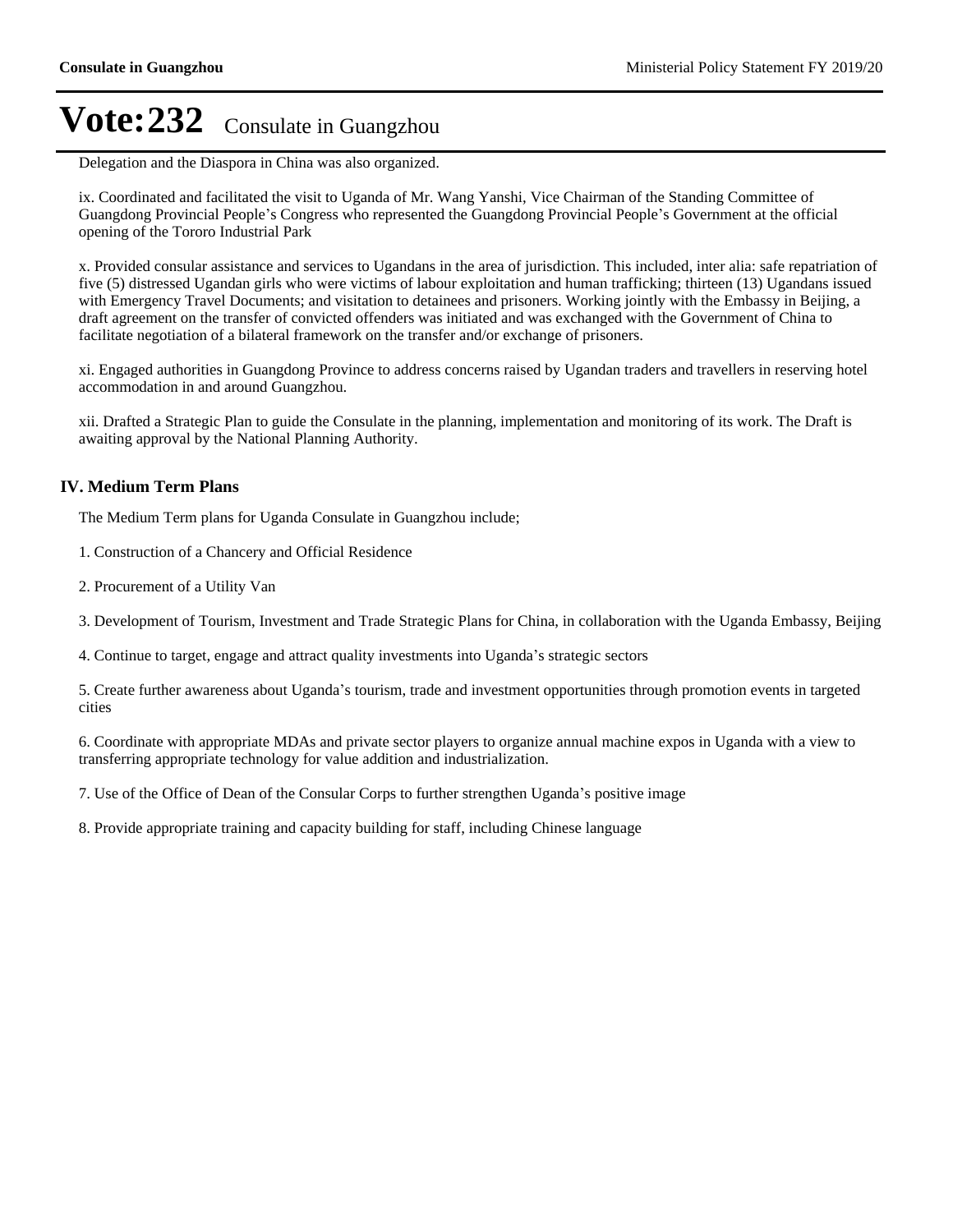# **V. Summary of Past Performance and Medium Term Budget Allocations**

**Table 5.1: Overview of Vote Expenditures (UShs Billion)**

|                                                      |                    |                    |               | 2018/19                                   |         | <b>MTEF Budget Projections</b> |         |         |         |
|------------------------------------------------------|--------------------|--------------------|---------------|-------------------------------------------|---------|--------------------------------|---------|---------|---------|
|                                                      |                    | 2017/18<br>Outturn | <b>Budget</b> | <b>Approved Expenditure</b><br>by End Dec | 2019/20 | 2020/21                        | 2021/22 | 2022/23 | 2023/24 |
| <b>Recurrent</b>                                     | Wage               | 0.419              | 0.419         | 0.210                                     | 0.419   | 0.419                          | 0.419   | 0.419   | 0.419   |
|                                                      | Non Wage           | 3.126              | 4.126         | 2.063                                     | 4.126   | 4.126                          | 4.126   | 4.126   | 4.126   |
| Devt.                                                | GoU                | 0.300              | 0.300         | 0.150                                     | 0.200   | 0.200                          | 0.200   | 0.200   | 0.200   |
|                                                      | Ext. Fin.          | 0.000              | 0.000         | 0.000                                     | 0.000   | 0.000                          | 0.000   | 0.000   | 0.000   |
|                                                      | <b>GoU</b> Total   | 3.845              | 4.845         | 2.422                                     | 4.745   | 4.745                          | 4.745   | 4.745   | 4.745   |
| <b>Total GoU+Ext Fin (MTEF)</b>                      |                    | 3.845              | 4.845         | 2.422                                     | 4.745   | 4.745                          | 4.745   | 4.745   | 4.745   |
|                                                      | Arrears            | 0.000              | 0.000         | 0.000                                     | 0.000   | 0.000                          | 0.000   | 0.000   | 0.000   |
| <b>Total Budget</b>                                  |                    | 3.845              | 4.845         | 2.422                                     | 4.745   | 4.745                          | 4.745   | 4.745   | 4.745   |
|                                                      | <b>A.I.A Total</b> | N/A                | N/A           | N/A                                       | N/A     | N/A                            | N/A     | N/A     | N/A     |
| <b>Grand Total</b>                                   |                    | 3.845              | 4.845         | 2.422                                     | 4.745   | 4.745                          | 4.745   | 4.745   | 4.745   |
| <b>Total Vote Budget</b><br><b>Excluding Arrears</b> |                    | 3.845              | 4.845         | 2.422                                     | 4.745   | 4.745                          | 4.745   | 4.745   | 4.745   |

# **VI. Budget By Economic Clasification**

**Table V6.1 2018/19 and 2019/20 Budget Allocations by Item**

|                                        |       | 2018/19 Approved Budget |       |              |       | 2019/20 Draft Estimates |              |
|----------------------------------------|-------|-------------------------|-------|--------------|-------|-------------------------|--------------|
| Billion Uganda Shillings               | GoU   | Ext. Fin                | AIA   | <b>Total</b> | GoU   | Ext. Fin                | <b>Total</b> |
| <b>Output Class: Outputs Provided</b>  | 4.545 | 0.000                   | 0.000 | 4.545        | 4.545 | 0.000                   | 4.545        |
| 211 Wages and Salaries                 | 1.379 | 0.000                   | 0.000 | 1.379        | 1.447 | 0.000                   | 1.447        |
| 213 Other Employee Costs               | 0.073 | 0.000                   | 0.000 | 0.073        | 0.373 | 0.000                   | 0.373        |
| 221 General Expenses                   | 0.310 | 0.000                   | 0.000 | 0.310        | 0.417 | 0.000                   | 0.417        |
| 222 Communications                     | 0.102 | 0.000                   | 0.000 | 0.102        | 0.104 | 0.000                   | 0.104        |
| 223 Utility and Property Expenses      | 1.148 | 0.000                   | 0.000 | 1.148        | 1.218 | 0.000                   | 1.218        |
| 225 Professional Services              | 1.000 | 0.000                   | 0.000 | 1.000        | 0.266 | 0.000                   | 0.266        |
| 226 Insurances and Licenses            | 0.006 | 0.000                   | 0.000 | 0.006        | 0.006 | 0.000                   | 0.006        |
| 227 Travel and Transport               | 0.508 | 0.000                   | 0.000 | 0.508        | 0.684 | 0.000                   | 0.684        |
| 228 Maintenance                        | 0.019 | 0.000                   | 0.000 | 0.019        | 0.029 | 0.000                   | 0.029        |
| <b>Output Class: Capital Purchases</b> | 0.300 | 0.000                   | 0.000 | 0.300        | 0.200 | 0.000                   | 0.200        |
| <b>312 FIXED ASSETS</b>                | 0.300 | 0.000                   | 0.000 | 0.300        | 0.200 | 0.000                   | 0.200        |
| <b>Grand Total:</b>                    | 4.845 | 0.000                   | 0.000 | 4.845        | 4.745 | 0.000                   | 4.745        |
| <b>Total excluding Arrears</b>         | 4.845 | 0.000                   | 0.000 | 4.845        | 4.745 | 0.000                   | 4.745        |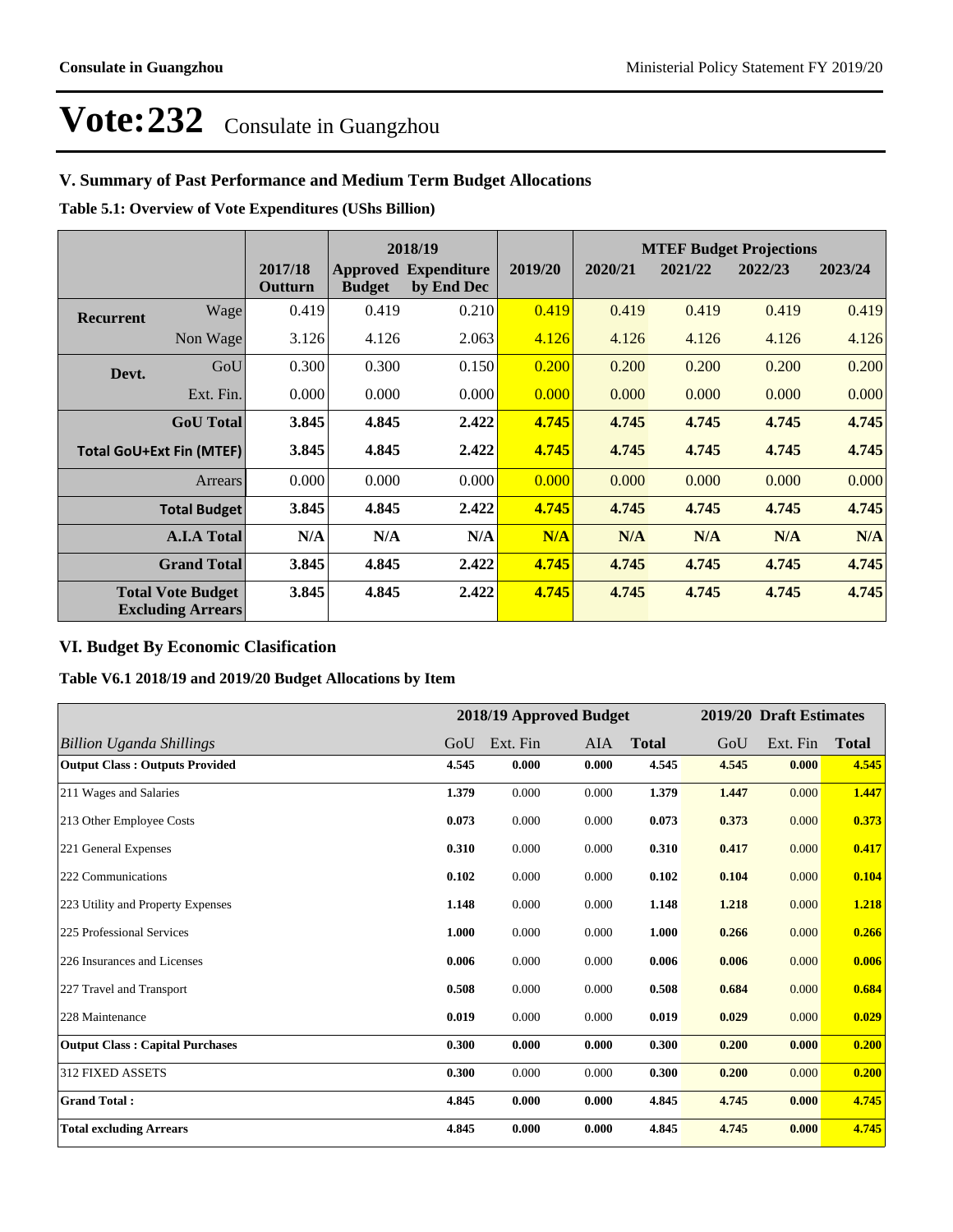# **VII. Budget By Programme And Subprogramme**

# **Table V7.1: Past Expenditure Outturns and Medium Term Projections by Programme and SubProgramme**

| Billion Uganda shillings                  |                                     | FY 2018/19                |                                   |                                             |         | <b>Medium Term Projections</b> |         |         |
|-------------------------------------------|-------------------------------------|---------------------------|-----------------------------------|---------------------------------------------|---------|--------------------------------|---------|---------|
|                                           | <b>FY 2017/18</b><br><b>Outturn</b> | Approved<br><b>Budget</b> | <b>Spent By</b><br><b>End Dec</b> | 2019-20<br><b>Proposed</b><br><b>Budget</b> | 2020-21 | 2021-22                        | 2022-23 | 2023-24 |
| <b>52 Overseas Mission Services</b>       | 3.845                               | 4.845                     | 2.422                             | 4.745                                       | 4.745   | 4.745                          | 4.745   | 4.745   |
| 01 Consulate Guangzhou                    | 3.545                               | 4.545                     | 2.272                             | 4.545                                       | 4.545   | 4.545                          | 4.545   | 4.545   |
| 1169 Strengthening Consulate in Guangzhou | 0.300                               | 0.300                     | 0.150                             | 0.200                                       | 0.200   | 0.200                          | 0.200   | 0.200   |
| <b>Total for the Vote</b>                 | 3.845                               | 4.845                     | 2.422                             | 4.745                                       | 4.745   | 4.745                          | 4.745   | 4.745   |
| <b>Total Excluding Arrears</b>            | 3.845                               | 4.845                     | 2.422                             | 4.745                                       | 4.745   | 4.745                          | 4.745   | 4.745   |

### **VIII. Programme Performance and Medium Term Plans**

### **Table V8.1: Programme Outcome and Outcome Indicators ( Only applicable for FY 2019/20)**

| <b>Programme:</b>                                                  | 52 Overseas Mission Services                                                                                                                                                                                                                                                                                                                                                                                                            |  |  |         |            |         |
|--------------------------------------------------------------------|-----------------------------------------------------------------------------------------------------------------------------------------------------------------------------------------------------------------------------------------------------------------------------------------------------------------------------------------------------------------------------------------------------------------------------------------|--|--|---------|------------|---------|
| <b>Programme Objective</b><br>: ا                                  | The Mission's objectives are;<br>i. Promotion of economic and commercial diplomacy for increased foreign earnings and Job creation.<br>ii. Provision of diplomatic, protocol and consular services to both Ugandans and foreigners<br>iii. Promotion of public diplomacy and enhancement of Uganda's image<br>iv. Strengthening of institutional capacity of the Consulate.<br>v. Mobilization of the Diaspora for national development |  |  |         |            |         |
| <b>Responsible Officer:</b>                                        | <b>Accounting Officer</b>                                                                                                                                                                                                                                                                                                                                                                                                               |  |  |         |            |         |
|                                                                    | <b>Programme Outcome:</b> Enhance national security development, the country's image abroad and well being of Ugandans                                                                                                                                                                                                                                                                                                                  |  |  |         |            |         |
| Sector Outcomes contributed to by the Programme Outcome            |                                                                                                                                                                                                                                                                                                                                                                                                                                         |  |  |         |            |         |
| 1. Improved regional and International Relations                   |                                                                                                                                                                                                                                                                                                                                                                                                                                         |  |  |         |            |         |
| <b>Performance Targets</b>                                         |                                                                                                                                                                                                                                                                                                                                                                                                                                         |  |  |         |            |         |
| <b>Outcome Indicators</b>                                          |                                                                                                                                                                                                                                                                                                                                                                                                                                         |  |  | 2019/20 | 2020/21    | 2021/22 |
| Projection<br><b>Baseline</b><br><b>Target</b><br><b>Base year</b> |                                                                                                                                                                                                                                                                                                                                                                                                                                         |  |  |         | Projection |         |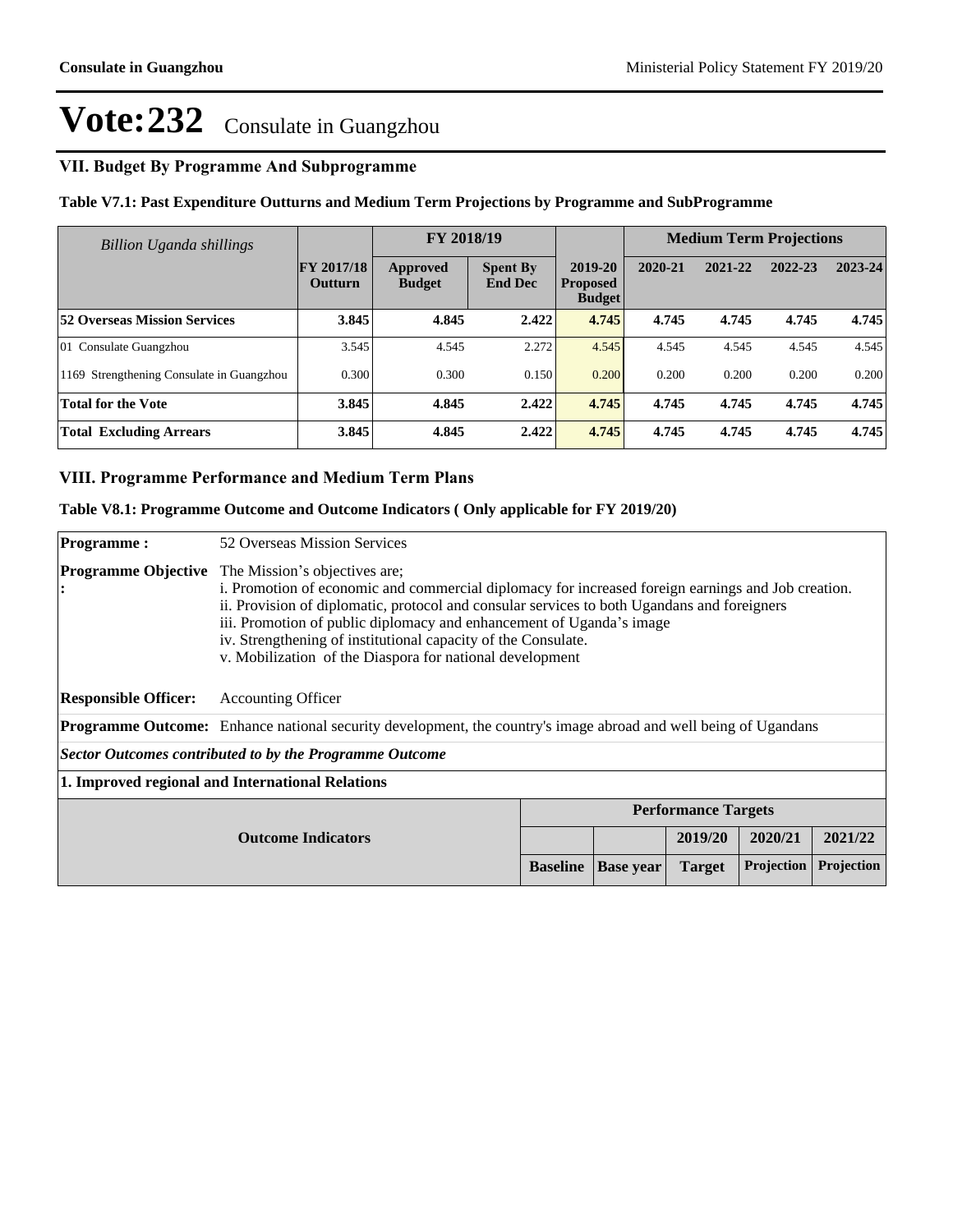| • -Number of cooperation frameworks negotiated,                   |      | 2017 |      | 3    | 3    |
|-------------------------------------------------------------------|------|------|------|------|------|
| • Rating of Uganda's image abroad                                 | Good | 2017 | Good | Good | Good |
| SubProgramme: 01 Consulate Guangzhou                              |      |      |      |      |      |
| <b>Output: 01 Cooperation frameworks</b>                          |      |      |      |      |      |
| No. of Bilateral cooperation frameworks negotiated or signed.     |      |      |      | 2    | 3    |
| <b>Output: 02 Consulars services</b>                              |      |      |      |      |      |
| No. of official visits facilitated                                |      |      |      | 8    | 10   |
| Number of Visas issued to foreigners travelling to Uganda         |      |      | 246  | 260  |      |
| Output: 04 Promotion of trade, tourism, education, and investment |      |      |      |      |      |
| No. of foreign Tourism promotion engagements.                     |      |      | 5.   | 8    | 9    |

# **IX. Major Capital Investments And Changes In Resource Allocation**

### **Table 9.1: Major Capital Investment (Capital Purchases outputs over 0.5Billion)**

N/A

## **X. Vote Challenges and Plans To Improve Performance**

#### **Vote Challenges**

The consulate is faced with;-

- i. Structural challenges especially with trade and tourism promotion, such as the quality and quantity of marketable product
- ii. Limited resources for effective representation in the Consular District
- iii. Staff capacity gaps especially for language and training on new financial management tools
- iv. High rental costs for the Chancery
- v. Lack of medical insurance for staff due to a limited budget ceiling.

#### **Plans to improve Vote Performance**

These include;-

- i. Construction of a Chancery and Official Residence
- ii. Engagement with MDAs to increase production, improve product ranges and develop product profiles
- iii. Undertake staff capacity building, including Chinese language
- iv. Request for budget enhancements

## **XI Off Budget Support**

#### **Table 11.1 Off-Budget Support by Sub-Programme**